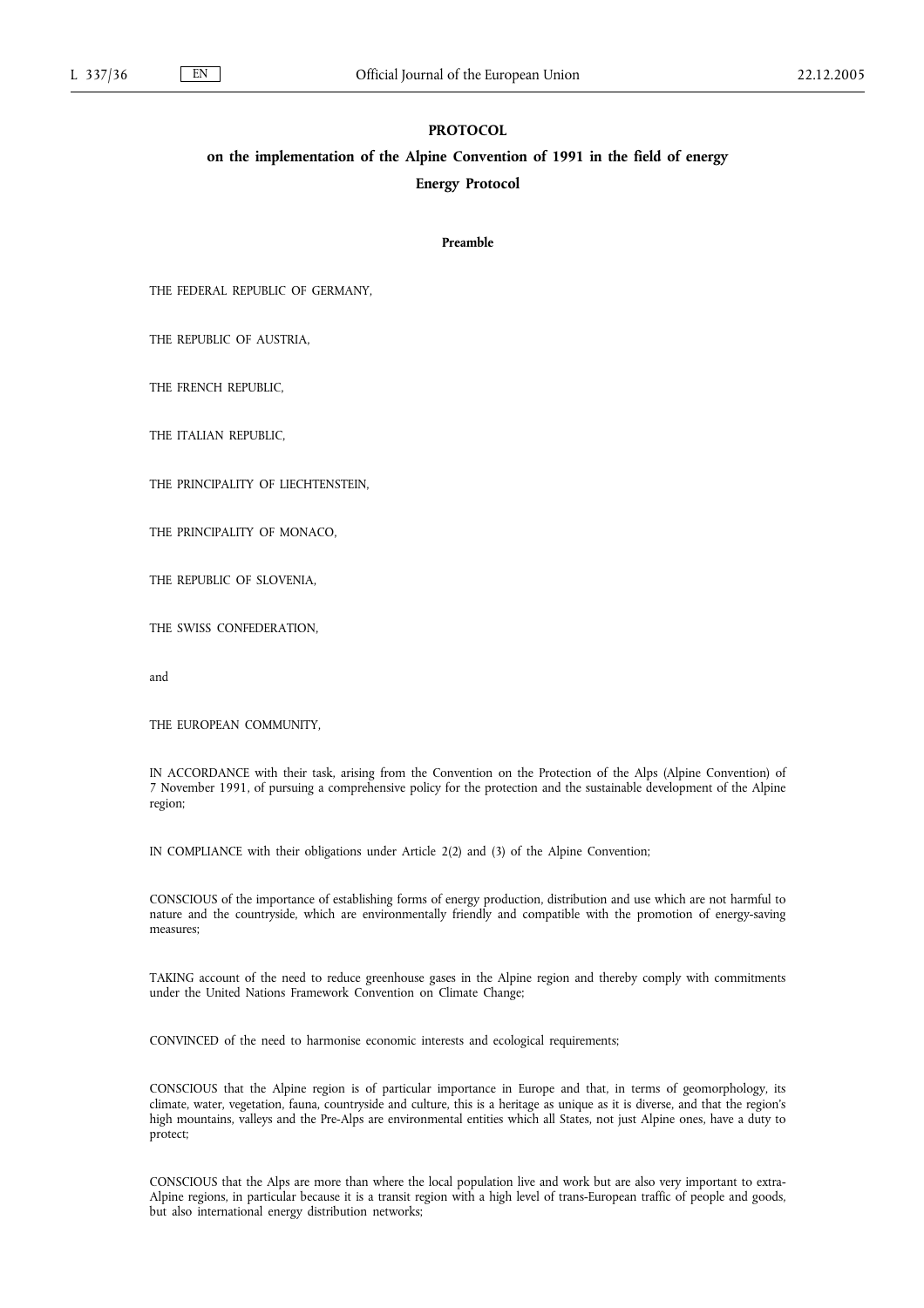TAKING ACCOUNT of the environmental sensitivity of the Alpine region, particularly concerning production, transport and energy-use activities which interact with the key aspects of nature protection, town and country planning and land use;

TAKING ACCOUNT of the fact that, faced with risks to environmental protection, in particular due to possible climate change caused by humans, it has become necessary to pay particular attention to the close links between mankind's social and economic activities and the conservation of ecosystems which require, especially in the Alpine region, appropriate and diversified measures to be adopted in agreement with the local population, political institutions and economic and social organisations;

CONVINCED that the local population must be able to define its own social, cultural and economic development plan and take part in its implementation in the existing institutional framework;

CONVINCED that certain problems can only be resolved in a cross-border framework and require joint measures on the part of the Alpine States and the local communities directly concerned;

CONVINCED that meeting energy needs is an important factor in economic and social development, both within and outside the Alpine region;

CONSCIOUS of the extent of the use and further development of economic instruments which could enable the actual costs to be better taken into account when calculating energy prices;

CONVINCED that the Alpine region will make a long-term contribution to meeting Europe's energy needs and that it must itself have, apart from sufficient drinking water, sufficient energy resources to improve local living conditions and economic productivity;

CONVINCED that the Alpine region plays a particularly important role in the interconnection of European countries' energy systems;

CONVINCED that, in the Alpine region, measures aimed at rational energy use and sustainable use of water and wood resources contribute towards meeting national energy needs and that it is increasingly important to make use of biomass and solar energy;

HAVE AGREED AS FOLLOWS:

### CHAPTER I

#### **GENERAL PROVISIONS**

### *Article 1*

### **Objectives**

The Contracting Parties shall commit themselves to creating framework conditions and adopting measures for energy saving, production, transport, distribution and utilisation within the territorial scope of the Alpine Convention in order to establish sustainable development in the energy sector which is compatible with the Alpine region's specific tolerance limits. In so doing the Contracting Parties will make an important contribution to protecting local communities and the environment and to safeguarding resources and the climate.

#### *Article 2*

### **Basic commitments**

In accordance with this Protocol, the Contracting Parties shall:

- (a) harmonise their energy-saving plans with their plans for the general development of the Alpine region;
- (b) adapt production, transport and energy distribution systems in order to make optimal overall use of the infrastructure system in the Alpine region, taking account of the need for environmental protection;
- (c) limit the impact of energy on the environment by optimising the provision of services to energy end-users through, amongst other things and as far as possible, adopting the following measures:
	- reducing energy needs through the use of more efficient technologies;
	- making wider use of renewable energy sources to meet remaining energy needs;
	- optimising existing plants which produce energy from non-renewable sources;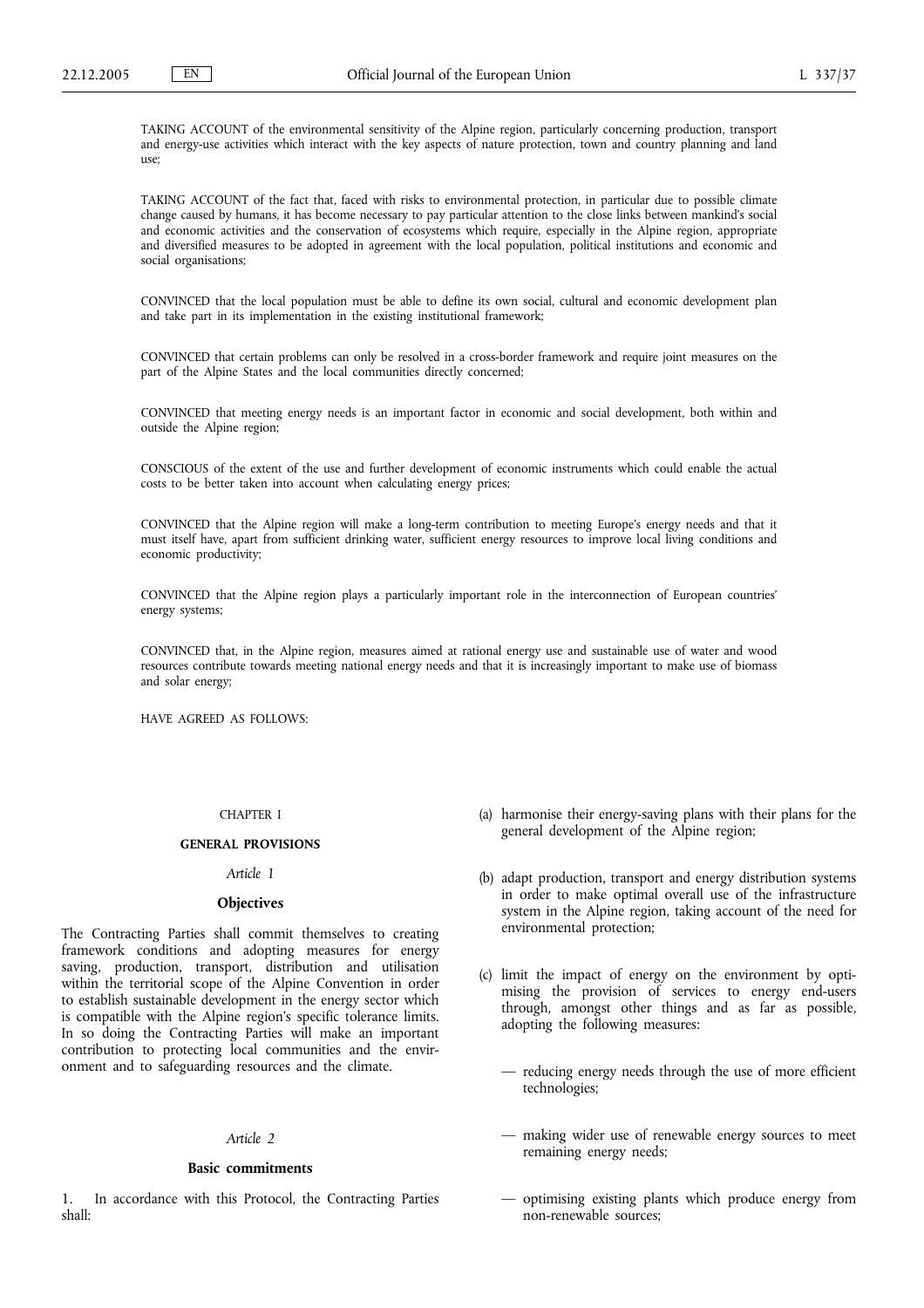(d) limit the negative effects of power plants on the environment and the landscape, including those concerning the management of waste produced by them, by adopting preventive measures for the new plants and, if necessary, improving existing ones;

In the event of the construction of new, large power plants and a significant increase in the capacity of existing ones, the Contracting Parties, in accordance with current law, shall proceed to evaluate the impact on the Alpine environment and to evaluate the territorial and socioeconomic effects of this in accordance with Article 12. The Parties shall recognise the right to consultation at international level on projects with cross-border effects.

3. The Contracting Parties shall take account in their energy policies of the fact that the Alpine region lends itself to using renewable energy sources and shall encourage mutual collaboration in development programmes in this area.

The Contracting Parties shall preserve protected areas and their buffer zones, other protected and quiet zones as well as areas of unspoilt nature and countryside; they shall optimise energy infrastructures according to the different levels of vulnerability, tolerance and the ongoing deterioration of the Alpine ecosystem.

The Contracting Parties should be aware that an appropriate research and development policy instigating preventive and improving measures can make a significant contribution to protecting the Alps from the impact of energy infrastructures on the environment. They shall encourage research and development activities on this subject and shall exchange the main results.

6. The Contracting Parties shall cooperate with a view to developing methods for taking better account of the true costs in the field of energy.

#### *Article 3*

### **Conformity with international law and other policies**

1. This Protocol shall be implemented in accordance with international legal standards, particularly those of the Alpine Convention and the Protocols drafted pursuant to it, and in accordance with current international agreements.

2. The Contracting Parties shall undertake to also take account of the aims of this Protocol in their other policies, particularly in the fields of town and country planning and regional development, transport, agriculture and forestry as well as tourism in order to avoid negative or conflicting effects in the Alpine region.

#### *Article 4*

#### **Participation of regional and local authorities**

1. Each Contracting Party shall define, within its institutional framework, the best level of coordination and cooperation between the institutions and regional authorities directly concerned so as to encourage solidarity of responsibility, in particular to exploit and develop synergies when applying energy policies in the Alpine region and implementing measures under them.

2. The regional and local authorities directly concerned shall be parties to the various stages of preparing and implementing these policies and measures, within their competence and within the existing institutional framework.

3. The Contracting Parties shall encourage international cooperation between the institutions directly concerned by the problems linked to energy and the environment so as to encourage an agreement on the solutions to common problems.

#### CHAPTER II

#### **SPECIFIC MEASURES**

#### *Article 5*

### **Energy saving and rational use**

1. The Alpine region requires specific measures for saving, distributing and making rational use of energy. These measures must take account of:

- (a) energy needs which are spread over vast areas and which vary greatly according to altitude, the season and the demands of tourism;
- (b) the local availability of renewable energy resources;
- (c) the particular impact of atmospheric immissions in basins and valleys due to their geomorphological configuration.

The Contracting Parties shall seek to make energy use more environmentally friendly and shall, as a priority, encourage energy saving and rational energy use, particularly concerning production processes, public services and large hotel complexes, as well as facilities for transport and sport and leisure activities.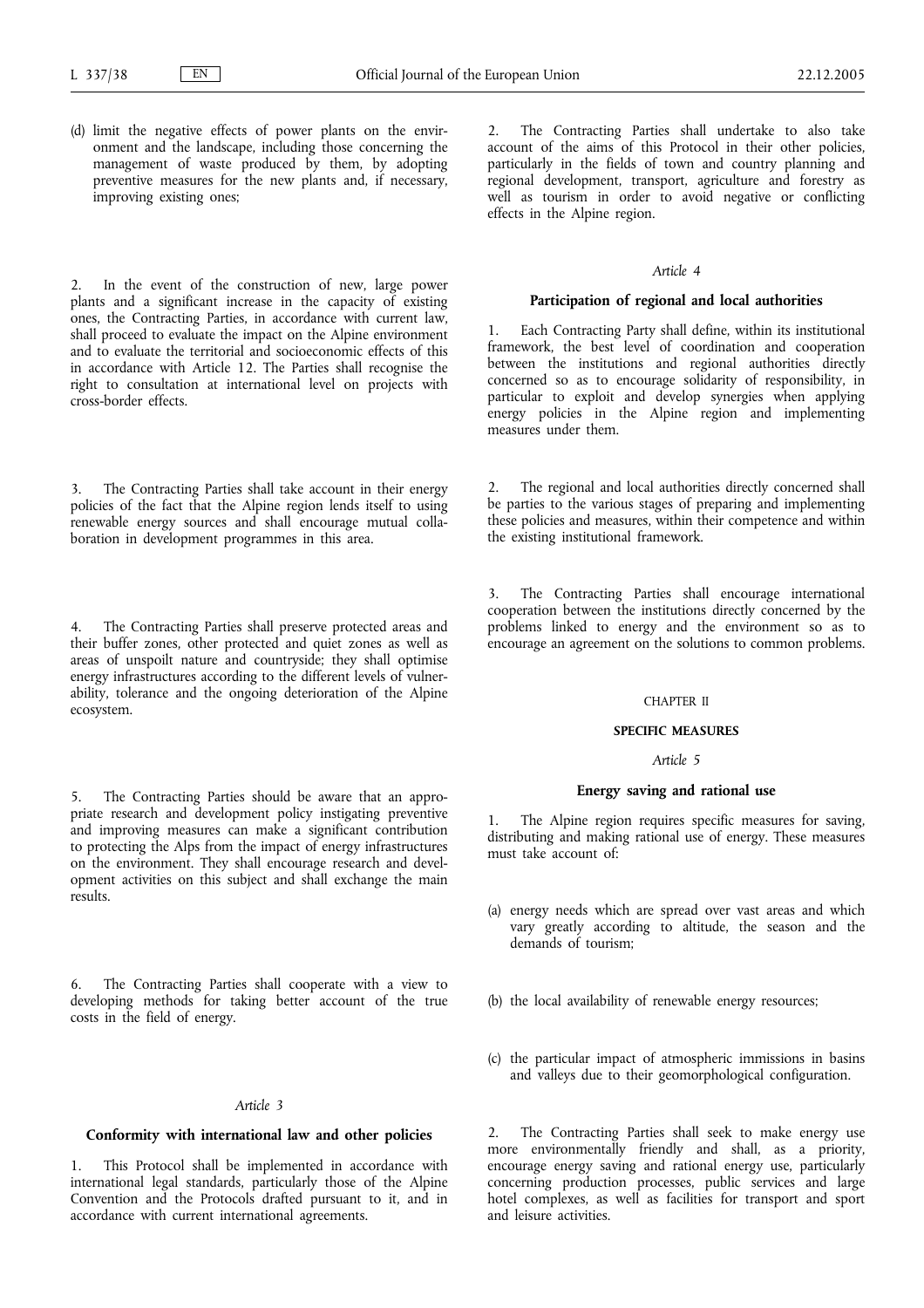- 3. They shall adopt measures and make provisions, particularly in the following areas:
- (a) improving insulation in buildings and the efficiency of heating systems;
- (b) optimising the performance of heating, ventilation and air conditioning systems;
- (c) periodic monitoring and reduction, where appropriate, of polluting emissions from thermal plants;
- (d) saving energy through modern technological processes for energy use and conversion;
- (e) individual calculation of the costs of heating and hot water;
- (f) planning and promoting new buildings which use lowenergy technologies;
- (g) promoting and implementing municipal or local energy and climate projects in accordance with measures provided for in Article 2, paragraph 1.c;
- (h) improving energy performance in buildings undergoing renovation and encouraging the use of environmentallyfriendly heating systems.

### *Article 6*

### **Renewable energy resources**

The Contracting Parties shall undertake, within the limits of their financial resources, to promote and give preferential treatment to renewable energy resources which are environmentally friendly and do not harm the countryside.

2. They shall also encourage the use of decentralised plants for the use of renewable energy sources such as water, the sun and biomass.

3. The Contracting Parties shall encourage the use of renewable energy resources, even in combination with existing conventional supplies.

4. The Contracting Parties shall particularly encourage energy produced through the rational use of water and wood from sustainably managed mountain forests.

### *Article 7*

# **Hydroelectric power**

1. The Contracting Parties shall ensure that the ecological functions of watercourses and the integrity of the landscape are maintained through appropriate measures, such as establishing minimum flows, implementing standards for the reduction of artificial fluctuations in water level and shall guarantee animal migration in the case of new hydroelectric plants, and existing ones where possible.

2. The Contracting Parties may adopt measures aimed at improving the competitiveness of existing hydroelectric plants, subject to compliance with their safety and environmental standards.

3. They shall also undertake to protect water resources in areas reserved for drinking water, in protected areas and their buffer zones, other protected and quiet zones as well as areas of unspoilt nature and countryside.

The Contracting Parties shall recommend reopening disused hydroelectric plants rather than building new ones. The provision under paragraph (1) on the protection of aquatic ecosystems and other related systems shall also be applied to the reopening of existing hydroelectric plants.

5. The Contracting Parties may, in the framework of their national legislation, examine how they can make end-consumers of Alpine resources pay market-related prices, and the extent to which the local population can be fairly compensated for services supplied in the general interest.

#### *Article 8*

# **Energy from fossil fuels**

The Contracting Parties shall ensure that the best available techniques are used in new thermal plants using fossil fuels to produce electricity or heat. The Contracting Parties shall limit emissions from existing plants in the Alpine region as far as possible through the use of appropriate technologies and/or fuel types.

2. The Contracting Parties shall examine the technical and economic feasibility and the environmental compatibility of replacing fossil fuel thermal plants with ones which use renewable energy sources or are decentralised.

The Contracting Parties shall adopt measures in favour of cogeneration in order for energy to be used more rationally.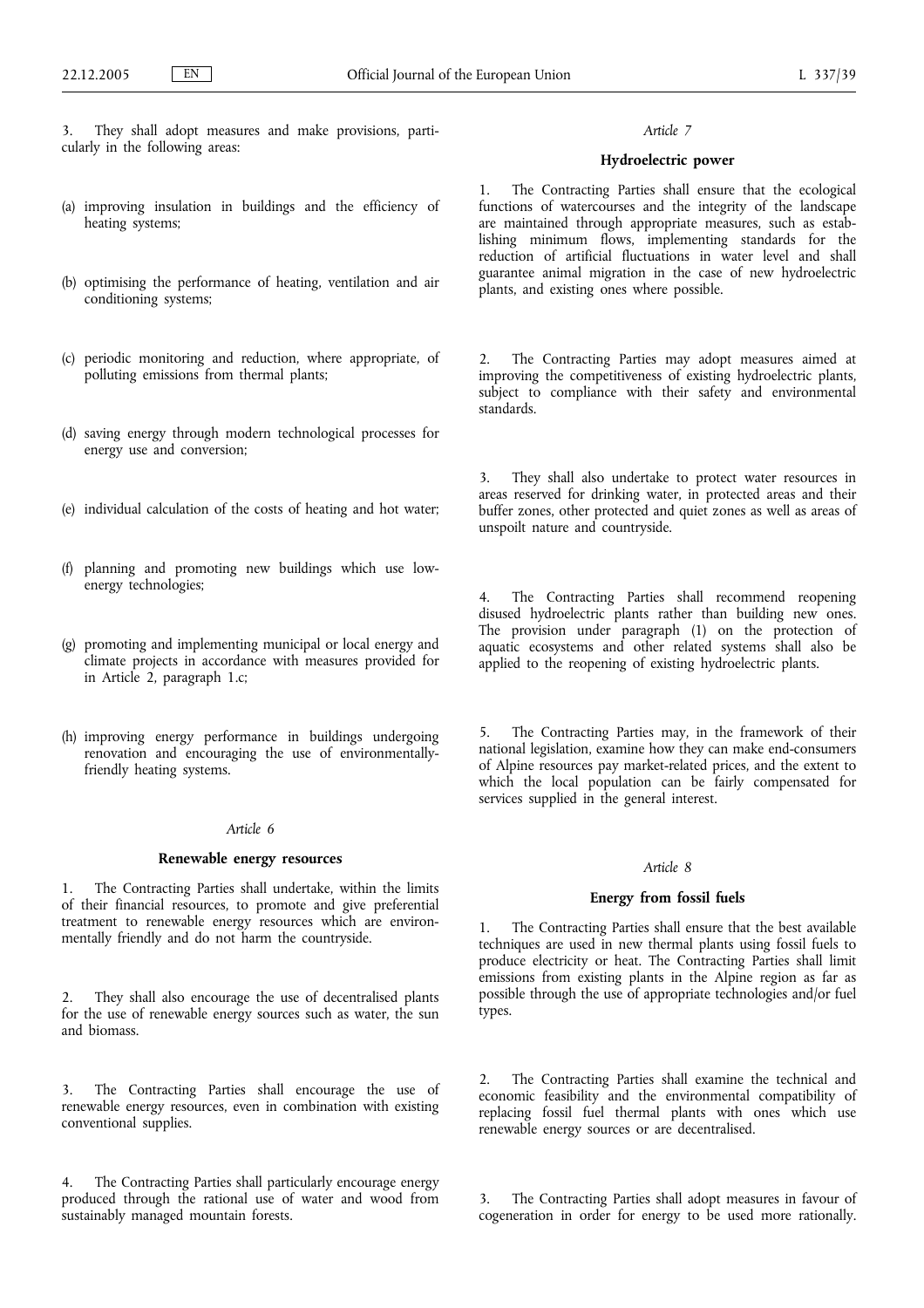In border regions, the Contracting Parties shall, as far as possible, harmonise and connect their emission and immission monitoring systems.

#### *Article 9*

### **Nuclear energy**

1. The Contracting Parties shall undertake, within the framework of international conventions, to exchange comprehensive information on plants and other nuclear installations which have, or could have, consequences for the Alpine region, with the aim of ensuring the long-term protection of the health of the people, the flora and fauna, and their biocoenosis, habitat and interactions.

2. Furthermore, the Contracting Parties shall ensure the harmonisation and connection, as far as possible, of their systems for monitoring environmental radioactivity.

### *Article 10*

# **Transport and energy distribution**

1. The Contracting Parties shall continue to rationalise and optimise all existing infrastructures while taking account of requirements for environmental protection and especially the need to preserve very sensitive ecosystems and the landscape, while at the same time, where appropriate, taking steps to protect the local people and the Alpine environment.

When constructing electricity transmission lines and power stations linked to them, as well as oil and gas pipelines, including pumping stations and booster stations and plants which are very significant from an environmental point of view, the Contracting Parties shall implement all the necessary measures to avoid disturbance to the local people and the environment, including, if possible, the use of preexisting facilities and grids.

3. Concerning electricity transmission lines, the Contracting Parties shall take particular account of the importance of protected areas and their buffer zones, other protected and quiet zones as well as areas of unspoilt nature and landscape, as well as birdlife.

#### *Article 11*

### **Renaturalisation and environmental engineering**

The Contracting Parties shall use pilot studies and environmental impact studies provided for under current legislation to establish arrangements for the restoration of aquatic

locations and environments following the completion of public or private works in the energy field relating to the Alpine environment and ecosystems. This shall be done, as far as possible, by employing environmental engineering techniques.

#### *Article 12*

### **Environmental impact analysis**

The Contracting Parties shall, in accordance with national legislation and international conventions and agreements, carry out an initial evaluation of the environmental impact of any planned power plant under Articles 7, 8, 9 and 10 of the present Protocol, and of any substantial change made to these plants.

2. The Contracting Parties shall recognise the advisability of adopting, as far as possible, the best available techniques so as to eliminate or limit environmental impact by making provision for the decommissioning of disused and non-environmentally friendly plants.

#### *Article 13*

### **Dialogue**

The Contracting Parties shall undertake to consult one another prior to starting any project which may have crossborder effects.

For projects which may have cross-border effects, the Contracting Parties concerned must be able to present their comments in good time, and these will be taken into account when issuing permits.

### *Article 14*

#### **Further action**

The Contracting Parties may take further action than measures on energy and sustainable development set out in this Protocol.

### CHAPTER III

### **RESEARCH, TRAINING AND INFORMATION**

### *Article 15*

# **Research and observation**

1. The Contracting Parties shall, in close collaboration and taking account of results already achieved at various national and international levels, encourage and harmonise research and systematic observation in order to achieve the targets set out in this Protocol; in particular concerning the methods and criteria for analysis and for evaluation of the impact on the environment and the climate, as well as specific technologies for saving and making rational use of energy in the Alpine region.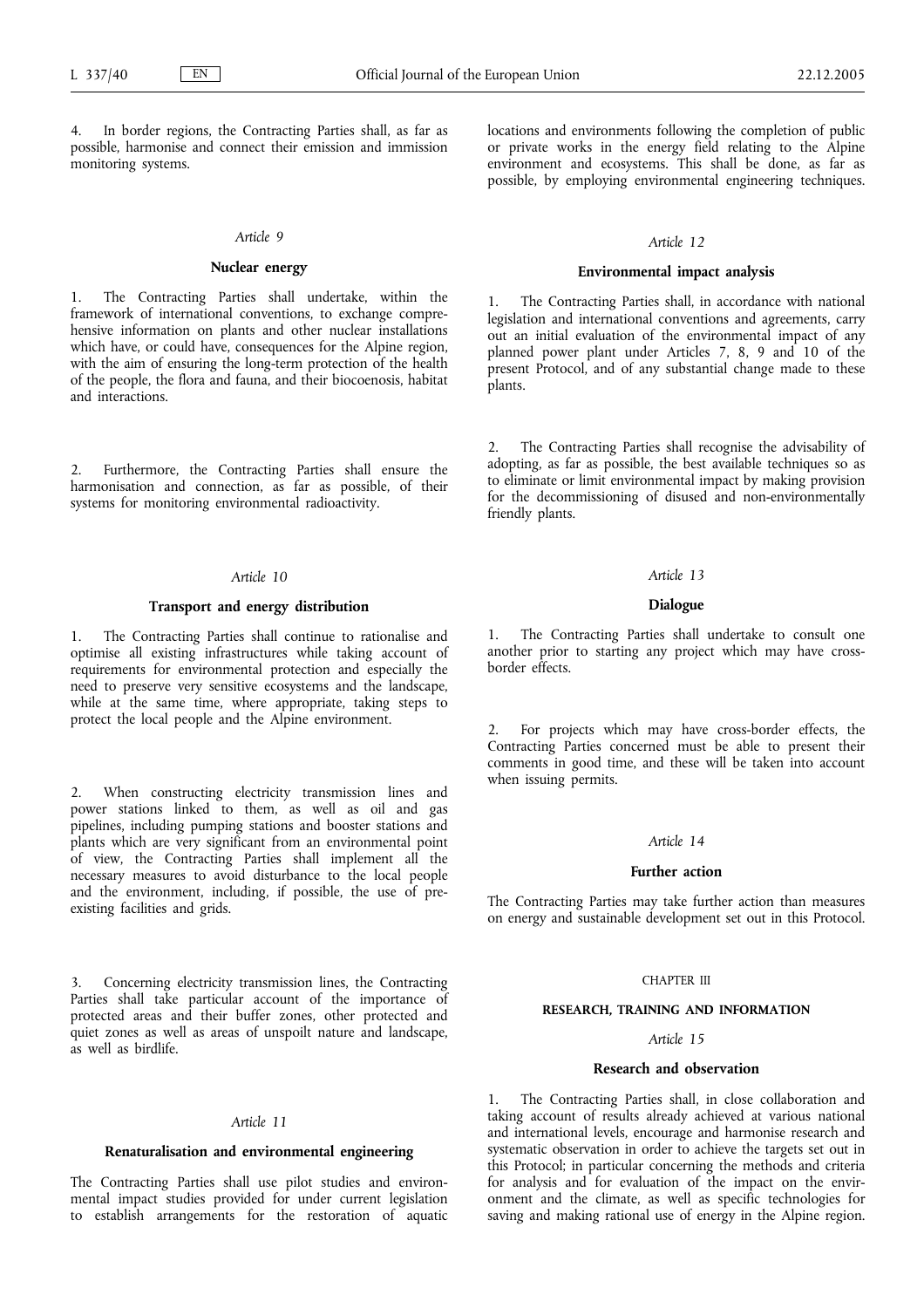2. They shall also take account of the results of research in the process of defining and checking targets and energy policy measures as well as in their training and technical assistance activities at local level for the benefit of local people, economic operators and regional and local authorities.

3. The Contracting Parties shall ensure that the various national results of the research and systematic observation are integrated in a joint permanent observation and information system and that they are made accessible to the public under the existing institutional framework.

#### *Article 16*

### **Training and information**

1. The Contracting Parties shall encourage basic and further training and the provision of information to the public about the objectives, measures and implementation of this Protocol.

They shall particularly encourage the further development of training, continuous training and technical assistance concerning energy, including protecting the environment, nature and the climate.

#### CHAPTER IV

### **IMPLEMENTATION, MONITORING AND EVALUATION**

#### *Article 17*

### **Implementation**

The Contracting Parties shall undertake to ensure the implementation of this Protocol by taking any appropriate measures within the existing institutional framework.

#### *Article 18*

### **Monitoring of compliance with obligations**

1. The Contracting Parties shall regularly report to the Standing Committee on measures taken under this Protocol. The reports shall also cover the effectiveness of the measures taken. The Alpine Conference shall determine the intervals at which the reports must be submitted.

2. The Standing Committee shall examine these reports in order to ensure that the Contracting Parties have fulfilled their obligations under this Protocol. It may also ask for additional information from the Contracting Parties concerned or have recourse to other information sources.

3. The Standing Committee shall draw up a report on the compliance of the Contracting Parties with the obligations arising from the Protocol, for the attention of the Alpine Conference.

4. The Alpine Conference shall take note of this report. If it finds that obligations have not been met, it may adopt recommendations.

### *Article 19*

### **Evaluation of the effectiveness of the provisions**

1. The Contracting Parties shall regularly examine and evaluate the effectiveness of the provisions of this Protocol. They shall consider the adoption of appropriate amendments to this Protocol where necessary in order to achieve objectives.

2. The regional and local authorities shall be associated with this evaluation within the existing institutional framework. Nongovernmental organisations active in this field may be consulted.

#### CHAPTER V

### **FINAL PROVISIONS**

### *Article 20*

### **Links between the Alpine Convention and the Protocol**

1. This Protocol constitutes a Protocol to the Alpine Convention within the meaning of Article 2 thereof and any other relevant articles of the Convention.

2. Only Contracting Parties to the Alpine Convention may become a party to this Protocol. Any denunciation of the Alpine Convention also implies denunciation of this Protocol.

3. Where the Alpine Conference discusses matters relating to this Protocol, only the Contracting Parties to this Protocol may take part in the vote.

#### *Article 21*

### **Signature and ratification**

1. This Protocol shall be open for signature by the signatory States of the Alpine Convention and the European Community on 16 October 1998 and in the Republic of Austria, as the depositary, from 16 November 1998.